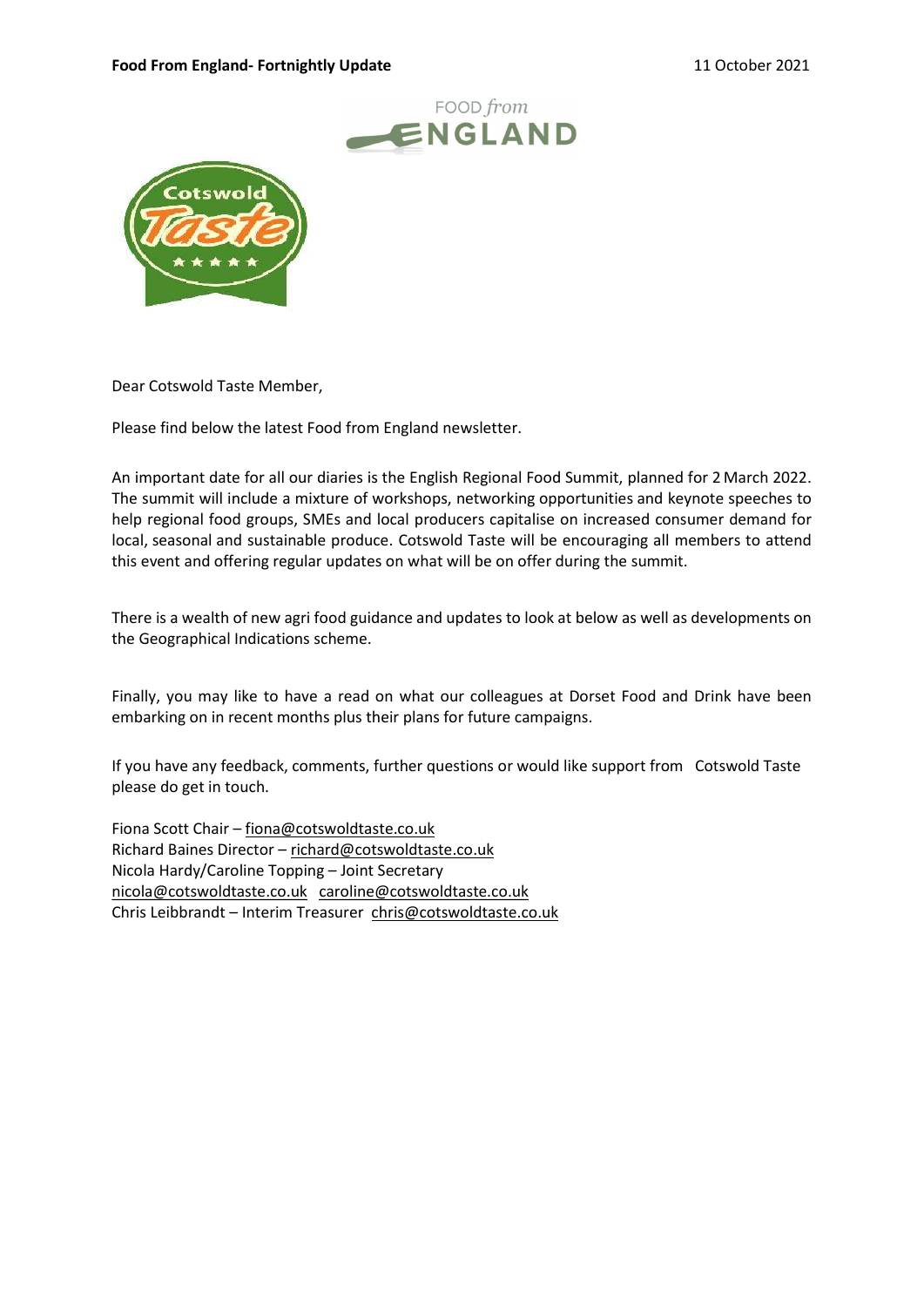

## DEFRA SME FORUM UPDATE

Key points from the forum

- The Domestic Promotion team welcomed participation from the attendees in the planning of the English Regional Food Summit which is being planned for 2<sup>nd</sup> March 2022. The summit will include a mixture of workshops, networking opportunities and keynote speeches to help regional food groups, SMEs and local producers capitalise on increased consumer demand for local, seasonal and sustainable produce.
- Defra's Animal Welfare Market Interventions team introduced a call for evidence on potential food labelling for animal welfare. This was launched on Monday  $13<sup>th</sup>$  and can be found here: https://www.gov.uk/government/consultations/labelling-for-animal-welfare-call-forevidence.
- Arvind Thandi from the Food Standards Agency went through the changes to allergen information for Pre-Packed for Direct Sale category foods (PPDS), as a result of Natasha's Law. More information can be found here and in the accompanying slide pack.
- Tim Dice asked for nominations for the Queen's Birthday 2022 Honours Round and encouraged nominations to reach the Defra Honours team by Friday 15<sup>th</sup> October 2021. There is a real commitment to diversity in honours awards, so please ensure that you consider people from a black and ethnic minority background, as well as women, when nominating.

#### FROM DEFRA:

The Department for Business, Energy and Industrial Strategy has now launched the 'Heroes of Net Zero' competition, as part of the Together for our Planet Business Climate Leaders campaign, which launched on 28 May.

DEFRA is inviting businesses to enter the competition by telling us about the most innovative actions they've been taking to tackle climate change. In return, they are offering a chance to attend the crucial COP26 climate conference in Glasgow and win an exclusive prize package worth £4,500 to help develop and grow their business.

The best entries will be judged by a panel of experts including the government's Net Zero UK Business Champion Andrew Griffith. All the shortlisted businesses will be invited to a special Heroes of Net Zero awards celebration at the COP26 conference in Glasgow on 2 November.

Visit the competition website and apply!

#### Coronavirus updates

#### Prime Minister sets out Autumn and Winter COVID Plan

The Prime Minister has set out the government's plan to manage COVID throughout the autumn and winter. Read more here.

### New service to help businesses offer apprenticeships

Large businesses will be able to easily pledge funds to smaller businesses, through a new Government online service, to help create and recruit for more apprenticeship opportunities. Read more here.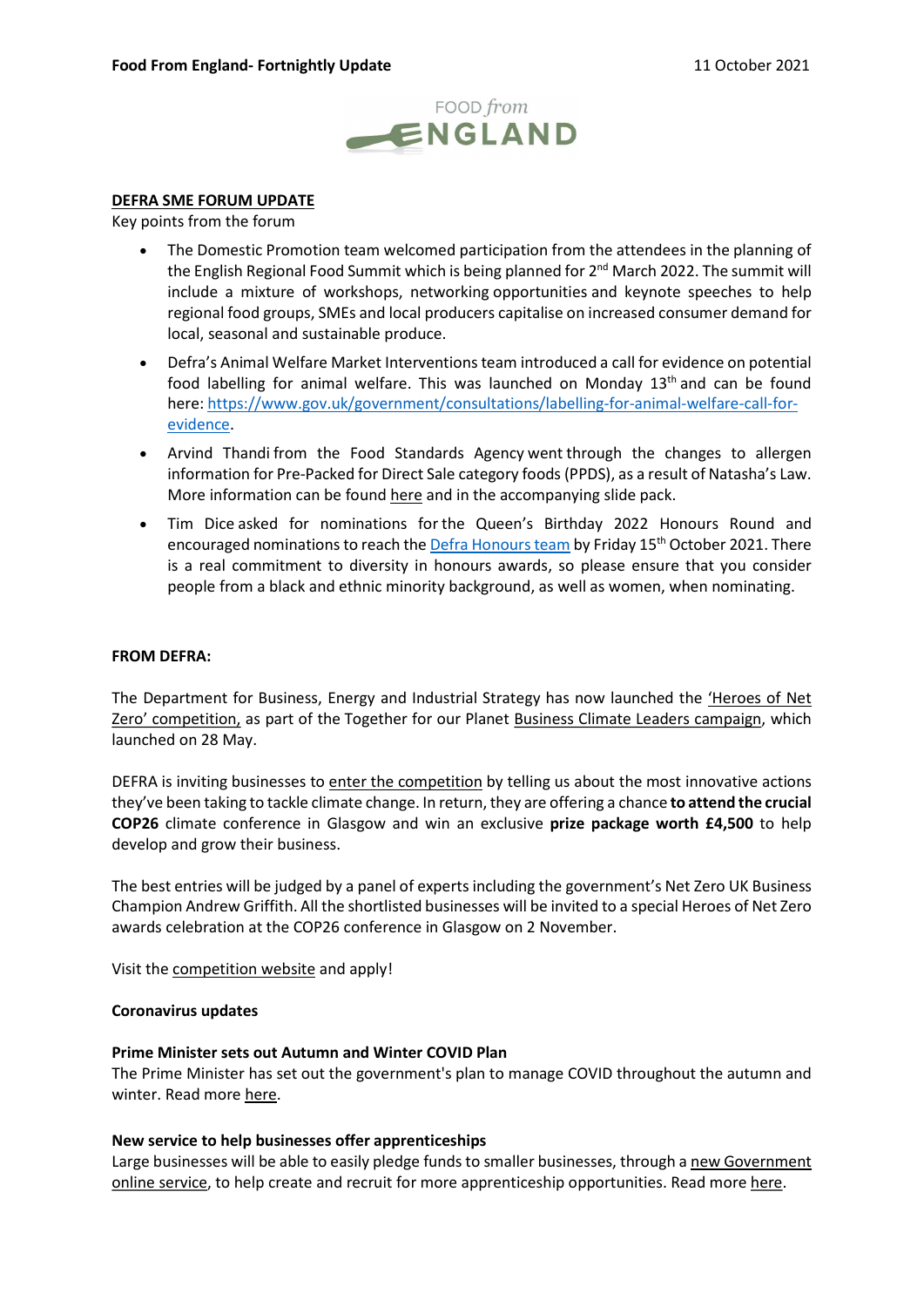

# Webinars on new requirements from October 2021 for importing goods from the European Union into Great Britain

We recently hosted three webinars on "new requirements from October 2021 for importing goods from the European Union into Great Britain."

Products of Animal Origin (POAO) - video, presentation and case study

Animal By-Products (ABP) - video and presentation

Composite Products - video and presentation

EHCs - FAQs

You can also find all our resources on our microsite to which we will regularly add guidance and information documents.

# Agri-Food guidance and updates

### Exports support for farmers and the food and drink industry

The Government has announced a new initiative to help the UK's farmers and food and drink industry boost exports. The exports initiative will help farmers access the UK's considerable export potential. Read more here.

# Call for evidence on animal welfare labelling

On 13th September, the Government launched a call for evidence on the impacts of possible reforms to food labelling for animal welfare. The call for evidence will be open for 12 weeks, closing on 6 December 2021, and can be found here. Read more here.

### UK to spearhead Europe-wide initiative reducing sugar and calorie intake in food

The UK has been chosen by the World Health Organisation to lead a new Sugar and Calorie Reduction Network to take global action on sugar and calorie reduction. Read more here.

### Government takes action to tackle HGV driver shortage

Up to 50,000 more HGV driving tests will be made available each year due to Government actions streamlining the testing process and tackling the worldwide lorry driver shortage. Read more here.

### Notices for traders

### New timetable for introducing border controls

The Government has set out a new timetable for introducing full import controls for sanitary and phytosanitary (SPS) goods being imported from the EU to the UK.

The controls will now be phased in across 2022: From 1 January 2022

 The requirement for pre-notification of products of animal origin, animal by-products and high-risk food not of animal origin which were due to be introduced on 1 October 2021, will now be introduced on 1 January 2022, along with pre-notification for lower risk plants and plant products.

From 1 July 2022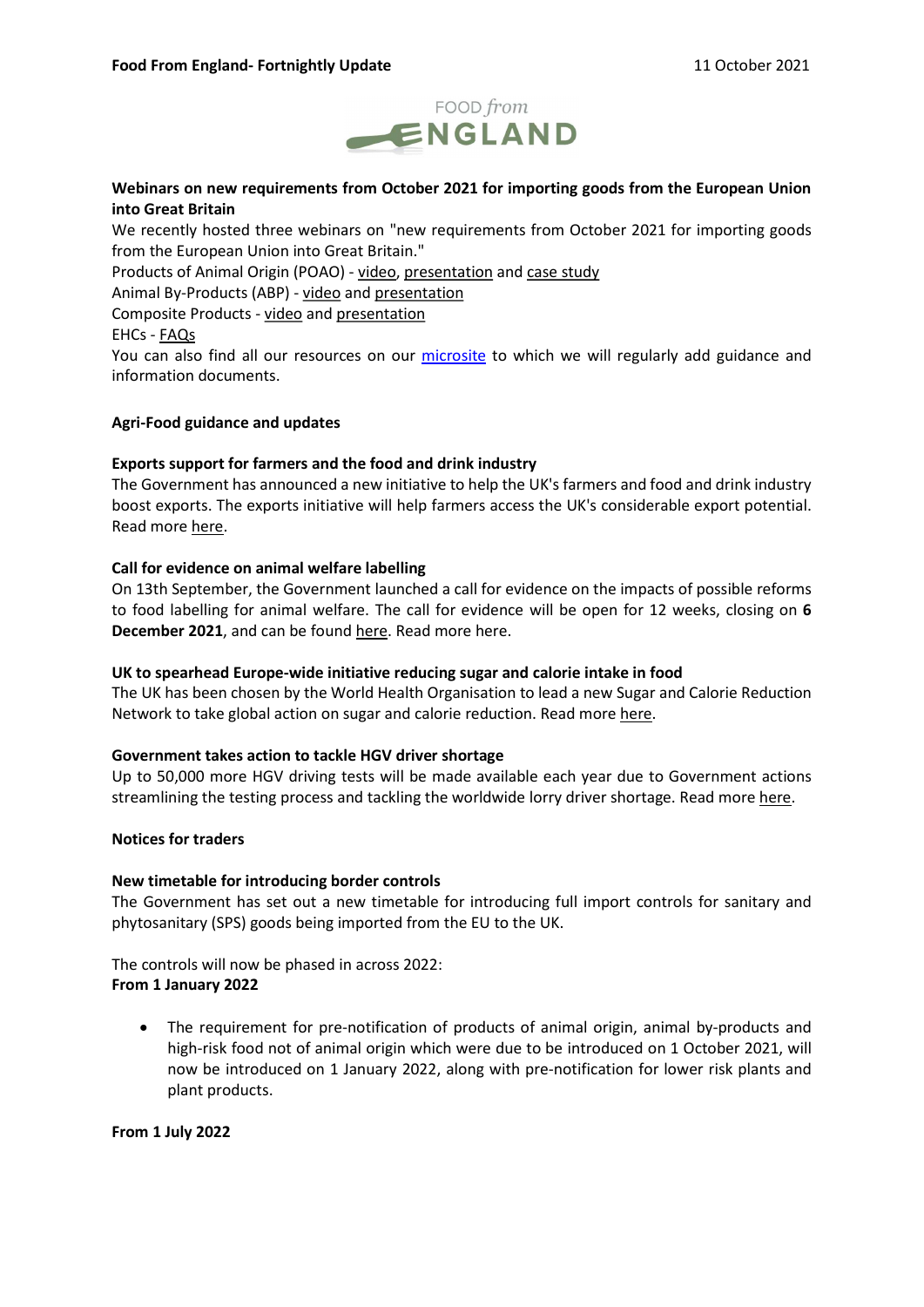

- The new requirements for GB Export Health Certificates from EU exporters, which were due to be introduced on 1 October 2021, will now be introduced on 1 July 2022.
- Phytosanitary certificates for lower risk plant produce, due to be introduced on 1 January 2022, will now be introduced on 1 July 2022.
- Physical checks on SPS goods at Border Control Posts will now begin on 1July 2022.

The new timeline allows importers, exporters and EU certifiers more time to prepare for the requirements and controls. It will ensure we reduce any anticipated disruption when these measures are introduced.

Read more here. The full ministerial statement can be found online.

## Update from the Geographical Indications (GI) team regarding the three new GIs that have been protected under the UK GI scheme

The registration of Gower Salt Marsh Lamb PDO the first new GI to be protected under the UK GI schemes has recently been announced. Two other product names Cambrian Mountains Lamb PGI and Watercress TSG will register on 21st September 2021

These 3 applications were well established and had previously undergone national consultation and submission to the EU. They had not however, reached EU registration by the end of the transition period and were automatically submitted to the UK GI scheme.

As more new applications are now making their way through the schemes, we felt this would be an opportune moment to remind of where you can find all the relevant information to ensure you are aware of new applications, the right to object and decisions. This will also allow you time to be ready to make any necessary changes to sourcing/packaging.

All the relevant information for interested parties, including the responsibilities of those producing and retailing products using a protected name in the UK is on gov.uk

The following are links to information which may be of particular interest to you:

Object to an application to register change or cancel a geographical food or drink name.

UK GI Schemes logos and product labelling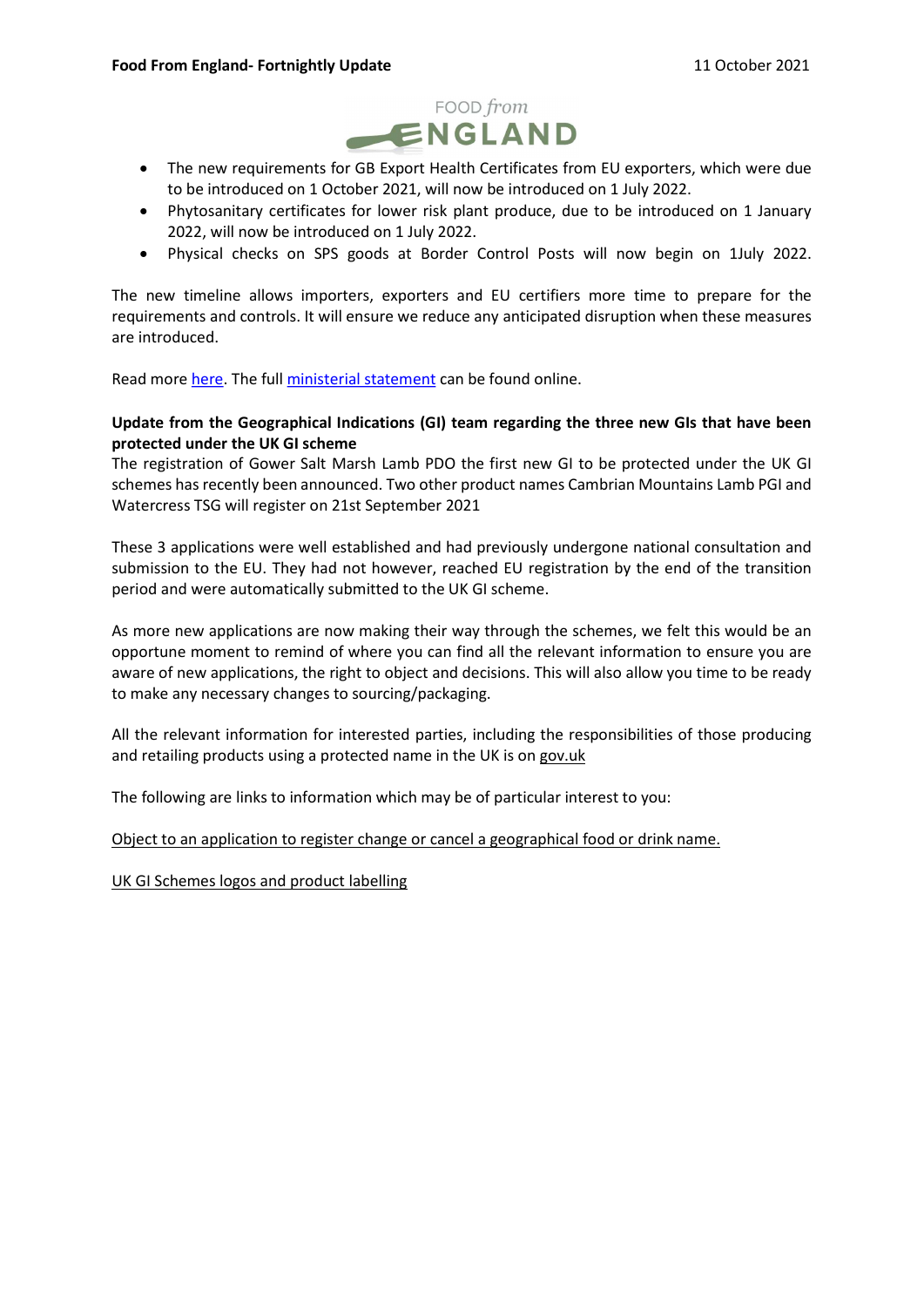

### Regional Member Updates:

#### Dorset Food & Drink

Whilst the core vision and objectives of Dorset Food & Drink (DF&D) remain almost unchanged, the pandemic has sharpened our focus and we are shifting towards a more sustainable, mindful approach to our work, our members and consumers.

As events and markets have kicked back in, we have been getting out and about, hosting our own events, food fairs, pop up markets- where we want our consumers, members, and stakeholders to feel it, live it, eat it, shop it, relax, holiday in it, and be proud to 'shop' and buy in Dorset.

The summer of 2020 saw a significant drop of DF&D members wanting to return to pop up markets or events. But spring 2021- and now as we head into autumn, has seen an upturn, but it has been difficult to get a consistent collective of traders to commit to regular dates.

This is for varying reasons including the reopening of hospitality - where some members have returned to supplying restaurants, cafes pubs and hotels with food and drink. Some don't see themselves as 'market people', preferring to hang on for a return of the core DF&D events: Abbotsbury Food Fair, The Dorset Food and Arts Festival and Athelhampton Christmas Fair.

#### Welcome Back Fund

In June 2021, Dorset Food and Drink were asked to support communities in Blandford, Weymouth, and Dorchester to help with roll out and delivery of markets via the Government's Welcome Back Fund. The proposed markets (events) have a synergy with strands of Dorset's Climate and Ecological Emergency Strategy – so there is a shared vision with some of the deliverables from both Town and County Council perspective.

### Key Challenges

Without doubt, COVID-19 adversely affected our members' trading opportunities and routes to market in 2020/21. But transversely, it has precipitated an increased demand for local produce and supporting local independent producers and makers. So, the opportunity to strengthen and capitalise on the 'buy local' message has never been more relevant or vital.

There is an opportunity for a DF&D market trading arm- by potentially joining forces with the Dorset Farmers Market, to revive and re-present a more robust offer, that showcases the best of a traditional Farmers market, but with guest traders and artisans to offer a diverse mix and appeal to wider audiences, and make it more of a rounded shopping experience.

We are looking at event delivery partners.

### Next steps -partnership working

DF&D will be working closer with Bridport Food Matters and Seeding our Future which aims to provide information on all aspects of food matters in Bridport, celebrate the vibrant food economy producers, retailers and caterers, but also to help increase food security locally, and reduce the impacts of climate change.

 The Dorset Area of Outstanding Natural Beauty (AONB) Farming in Protected Landscapes programme is a new initiative to support farmers and land managers to carry out projects that support nature recovery, mitigate the impacts of climate change, provide opportunities for people to discover, enjoy and understand the landscape and cultural heritage and food and drink. And in addition, support nature-friendly, sustainable farm businesses.